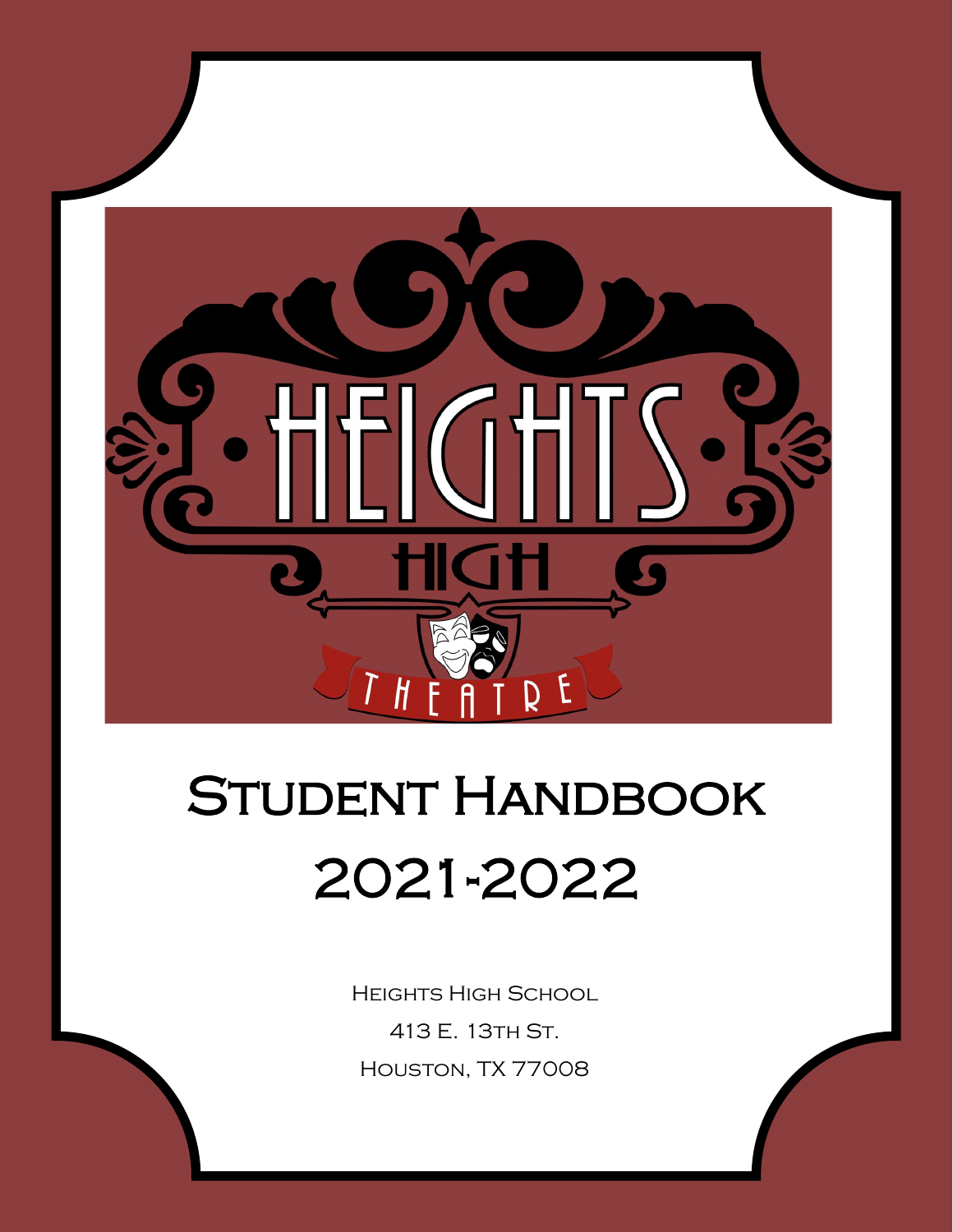#### **Welcome to the Heights High Theatre Department.**

We are so excited that you or your student has shown an interest in the Theatre Arts. Theatre is a multifaceted, exciting, and educational area of study. We work very hard doing a lot of different activities, developing numerous skills along the way, and hopefully having fun in the process. We are lucky to have a very supportive administration, staff, and community who are interested in what we do. In the Heights High Theatre Department, we strive for excellence, encourage creativity, foster relationships and cooperation, and exhibit pride for the department, school, and community. Go Bulldogs!

In the following pages, you will find information that will help you begin the new year on the right foot and will help you meet the exciting challenges that this magnificent theatre holds for all of us. You will also find several documents that YOU AND YOUR PARENT(s) / GUARDIAN(s) must sign and return to the theatre teacher by the designated date in order to participate fully in the theatre activities.

There are two main components of HHT.

- The first is the curricular component. This is comprised of the Theatre classes that you or your student is enrolled in. Students will work in class on activities and projects while learning about Theatre. There will be some homework and studying necessary for class but we try to keep that to a minimum. This component is what determines the students' grades. As a part of the class there may be Co-curricular performances in the evening that your student will have the opportunity to take advantage of.
- The second component of the department is the extra-curricular program or HHT/ the Company as we will refer to it. The Company is the group of Theatre students who wish to pursue their learning and love of Theatre outside the classroom. We will be producing showcases and productions, getting together for occasional meetings, maybe taking a field trip, and other activities that will arise. There will be a membership fee of \$25 (but you will get an awesome Tshirt) to join the company. Membership in The Company is open to all Heights HS students but membership is not required as a part of the curricular component. More about the company is explained throughout the packet.

We are looking forward to an outstanding year. Please read through the entire packet and fill out the necessary paperwork and return to a director in the M130 or M131. Thank you so much and please feel free to email if you have any questions.

Sincerely,

Lillian Pope Steve Brown Heights HS **Heights HS** 

Head Theatre Director **Asst. Director** Asst. Director *Asst.* Director *Asst.* Director [Lillian.Pope@houstonisd.org](mailto:Lillian.Pope@houstonisd.org) [Stephen.Brown@houstonisd.org](mailto:Stephen.Brown@houstonisd.org)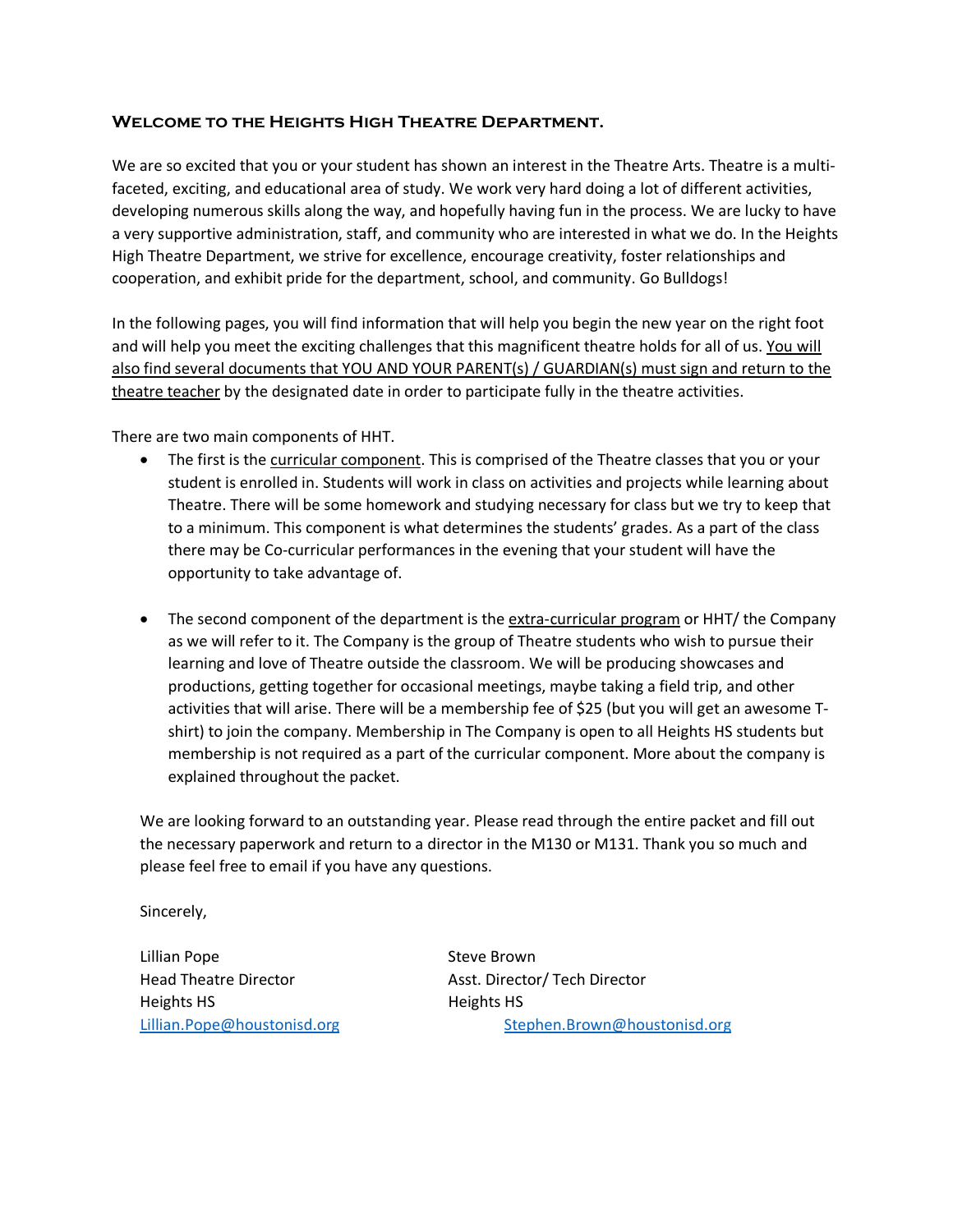# **Heights High Theatre Company**

The Company is the extra-curricular Theatre Program at HHS. The Company is opened to students who are currently enrolled in a Theatre class and any current HHS who is interested in Theatre. Students in Theatre classes are not required to join The Company, but it is certainly encouraged.

As a member The Company, students will be eligible to audition for productions, sign up for trips, attend club meetings, and participate in other activities planned throughout the year.

# **The Shows**

Our production schedule will change slightly from year to year. There will be a combination of cocurricular shows, extra-curricular shows, showcases, musicals etc. Participation in shows is a privilege and big commitment. A Theatre Production is a team where every member of cast and crew has individual responsibilities that are vital to the show. **Students and parents should always review the rehearsal calendar closely to ensure that students can attend rehearsals.** 

#### **AUDITIONS**

Auditioning for any show can be a scary experience for many. All students who go through the audition process have already accomplished something and hopefully will learn from the experience. All students who want to be onstage as a part of the cast have to go through the audition process. Please know that depending on the show and the number of students auditioning, not all students who audition will make it into the cast. Good sportsmanship by all of those involved will help insure that students see this as a bump in the road and not a major defeat. Students may only receive one chance to read/sing in an audition. Audition materials including calendar and contract will be available about a week before auditions begin.

#### **Tech on Shows**

The tech and backstage work in Theatre is just as important to the storytelling as the acting done onstage. These Company members will help build and run the show during the rehearsals and performances. They will be working with the sets, costumes, lights, sound, make-up, and publicity. Students who are interested in working tech will fill out a Tech application form the first day of auditions. Students who audition and don't make the cast will still have the chance to sign up for tech (and we hope very much that they will).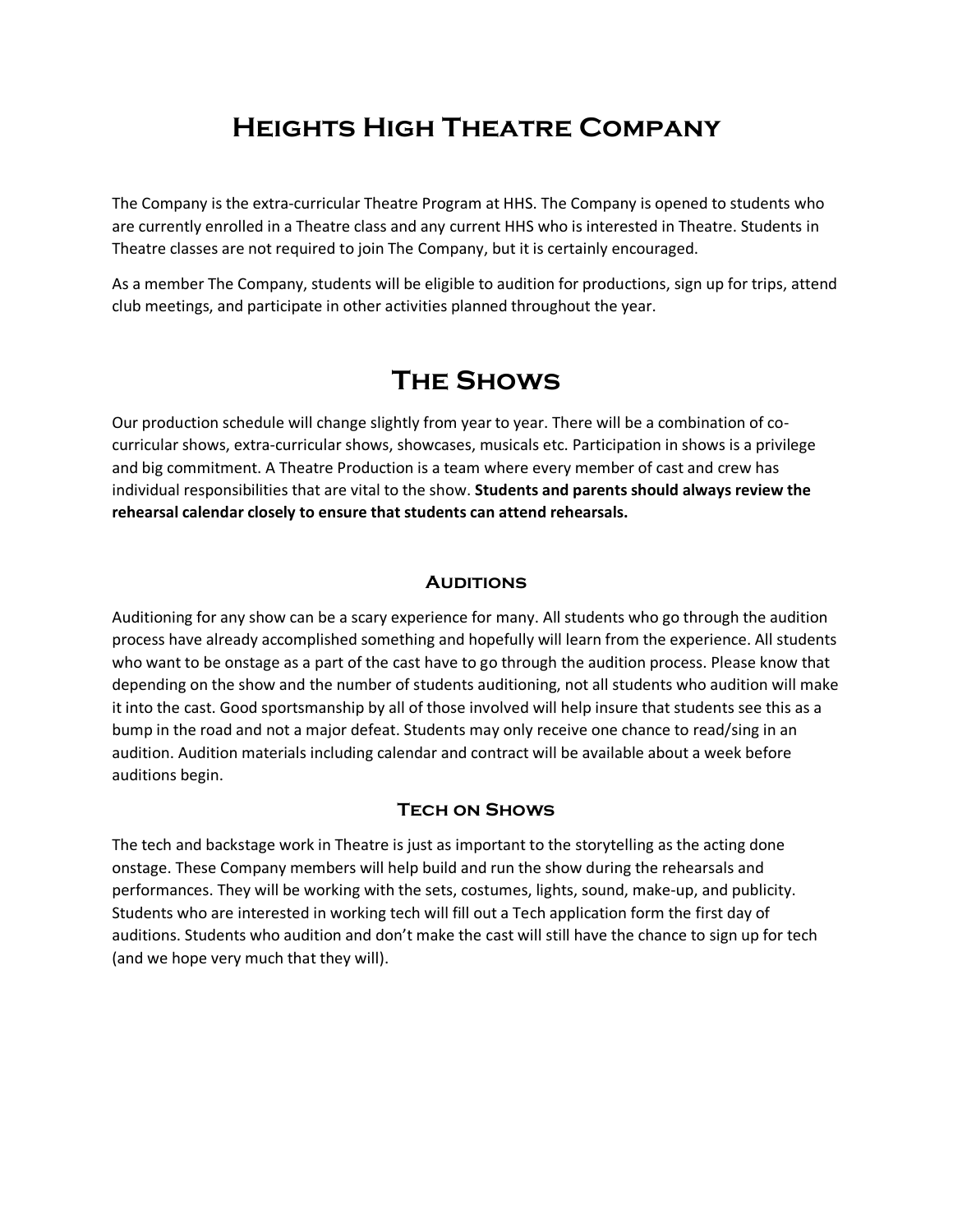## **Rules & Expectations for Participation in a Production**

Once you are involved in a HHT production, there are certain procedures the entire company (cast and crew) must follow.

- Wear appropriate attire for auditions and rehearsals including closed toe shoes.
- Do not talk while the director is talking and take directions the first time it is given.

• Alert the director if you are on or taking any new medications, this is for emergency precautions.

- Follow school dress code.
- Cast must pay for their a makeup kit (about \$20) this will be included in the production fees
- Highlight and write all blocking and cues into your script in pencil only, for rehearsal a pencil is required at all times.

• Be present at all rehearsal except those highlighted on the conflict sheet. Unexcused absences could result in replacement.

• Be in the Performance Hall (or other rehearsal space) ready for roll call on weekdays on time. Two tardies will equal one unexcused absence.

• Missing an entrance is considered a tardy.

• If a company member has tutorials or other conflict, they must have a director sign a note then give the note to the stage Manager before rehearsal begins.

• Fully participate in warm-ups and be extremely focused.

- Every day after rehearsal and after every show nights the theatre room, stage, and other facilities must be reset for class the next day before the company is dismissed.
- Check the call board every day.
- Remain passing all classes.
- Maintain an outstanding discipline record.
- Obey the Chain of Command

Faculty Directors Stage Manager(s) Parent Volunteers Crew Heads Cast and Crew

• Cell phones should be left on the edge of the stage or with the stage manager during rehearsal

- Students must be present at school on a show day by 11:30.
- On a show night, be on time for call and complete designated jobs in a focused manner.
- Actors will take stage makeup and costumes off before going out to meet their fans.
- Everyone is required to participate in strike fully and stay until strike is complete.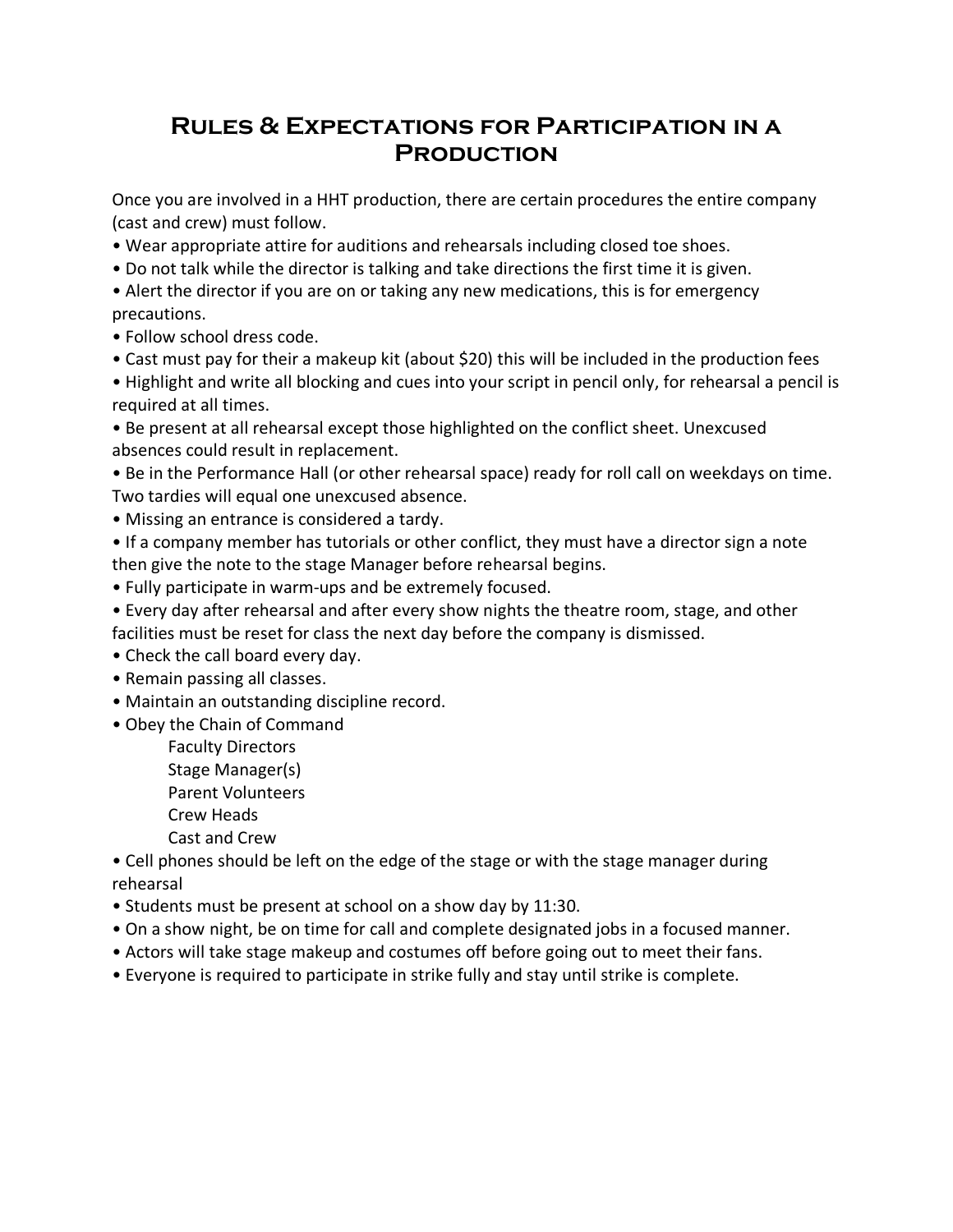## **Eligibility No Pass, No Play**

A student may not participate in any extracurricular activity if a grade lower than 70 is earned in any class at the end of the six-weeks reporting period. This student may continue to participate in all practices and preparations as determined necessary by the coach, director, or sponsor of the organization during this time of ineligibility. This student may regain full eligibility status to participate in the extracurricular activity if at the end of the designated 3 weeks period all grades in all classes are equal or greater than 70.

Theatre productions are considered extra-curricular activities and therefore "No pass, no play" does apply. In addition, during the production process the director will keep an eye on student grades and reserves the right to replace a student if they are in danger of failing at the report card and waiting until the end of the six weeks could jeopardize the production and other students' success.

## **Conduct**

The Heights High Theatre Department students have a high profile on campus and in the community. It is imperative that the conduct and appearance of all theatre students be above reproach. Theatre students will have the opportunity to participate in many exciting events on stage and behind the scenes. As representatives of Heights HS, our students must reflect an image of positive leadership, character, responsibility, and good sportsmanship.

Any student who receives an "N" or "U" in conduct in any class will not be allowed to participate in theatre extra-curricular activities.

Any student assigned to in-school suspension the day before or on the day of a production, contest or field trip will not be allowed to participate in that activity.

In accordance with HISD policy, any student suspended from school for any reason will not be permitted to participate in any theatre activities during the period of suspension.

Any student who walks out of a rehearsal or quits during a rehearsal process for a performance without just cause defined by the directors, will not be allowed to participate in another theatre performance for the year.

Any student who is not directly connected to the production through the audition, casting and technical assignment process shall not be allowed in the rehearsal process backstage.

Any student who does not use theatre safety and etiquette guidelines established by the Heights Theatre Department will not be allowed to participate in any theatre activity for the remainder of the year.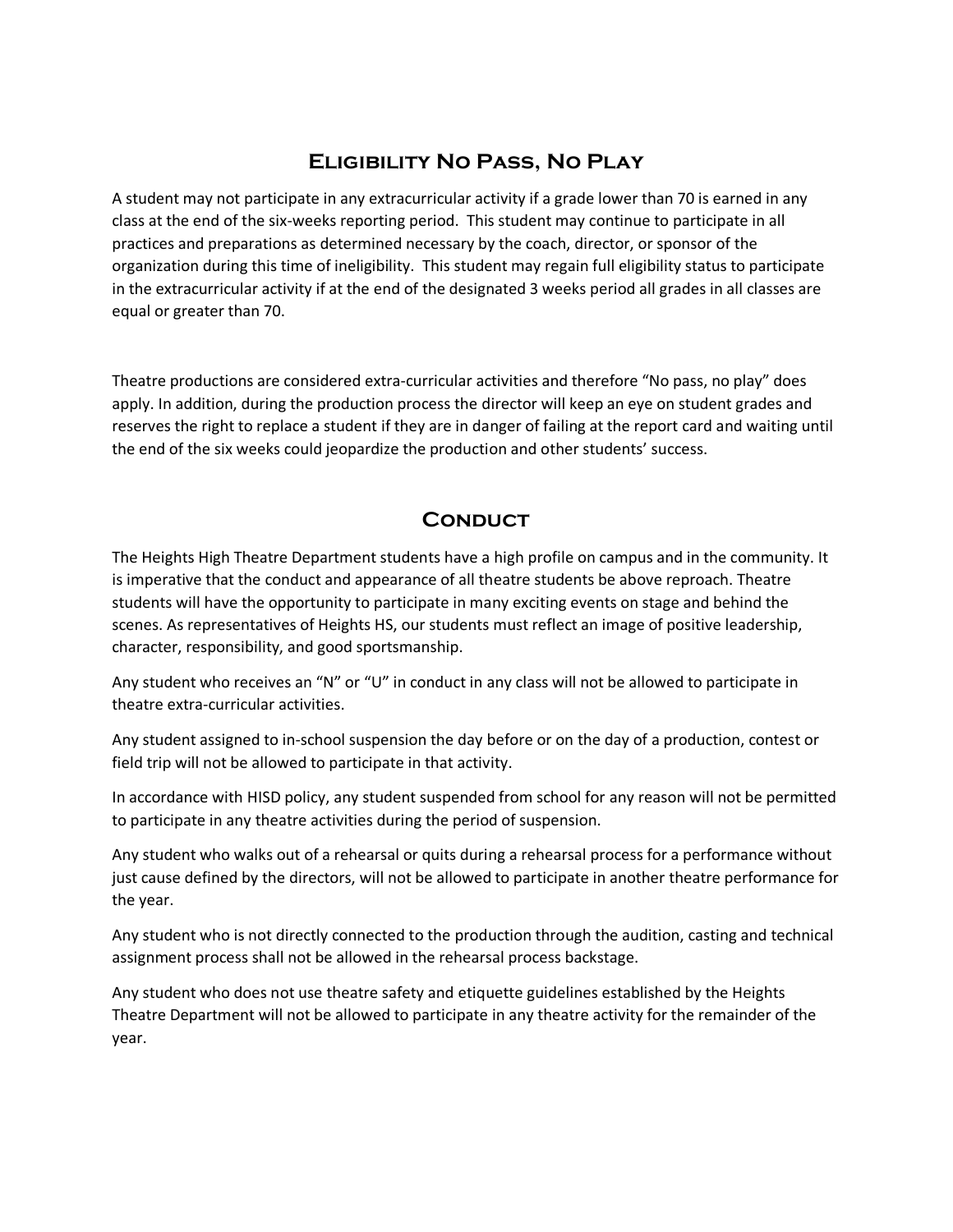# **Theatre Courses**

#### **Acting/ Performance Courses**

#### Theatre I

This course is open to grades 9-12. This is a beginning Theatre Arts class that will explore many of the elements of Theatre including: storytelling, pantomime, stage movement, acting, technical theatre, performance, and theatre history. This course will help students develop confidence, cooperation, and critical-thinking skills.

#### Theatre II **prerequisite - completion of Theatre I**

This course is open to grades 10-12 who have completed and passed Theatre I. Students will further develop the skills that they were introduced to in Theatre I. The class will explore Theatre through its different components building students' knowledge and experience through projects and performances.

#### Theatre Production **prerequisite- completion of Theatre I, audition, and director approval. Space limited.**

Theatre Production class is made up of students who have completed Theatre I and who are interested in a more rigorous and involved Theatre class. Students must audition the previous spring and receive director approval to receive placement in the Production class. Space is limited. Production will be one specific period for students who audition and are selected.

- In Production, students will work on advanced projects, productions, and showcases. Some after school practices may be required in order to participate in public performances.
- A calendar of practices will be sent home before any work on any class showcase or production begins.
- Students who cannot commit to the afterschool practices or evening performances will work on behind the scenes aspects of the performances or given assignments for in-class performance.
- Students selected for Theatre Production are required to be active members of the company and are encouraged to participate in all Company productions and activities.
- Students who do not make the Production class or cannot fit the specific period into their schedule, will be placed into a Theatre II, III, or IV class.
- Placement in Advanced Production class does not guarantee casting in extra-curricular mainstage productions.
- Auditioning for Production class in no way guarantees placement in the class. All decisions are made by the Theatre directors.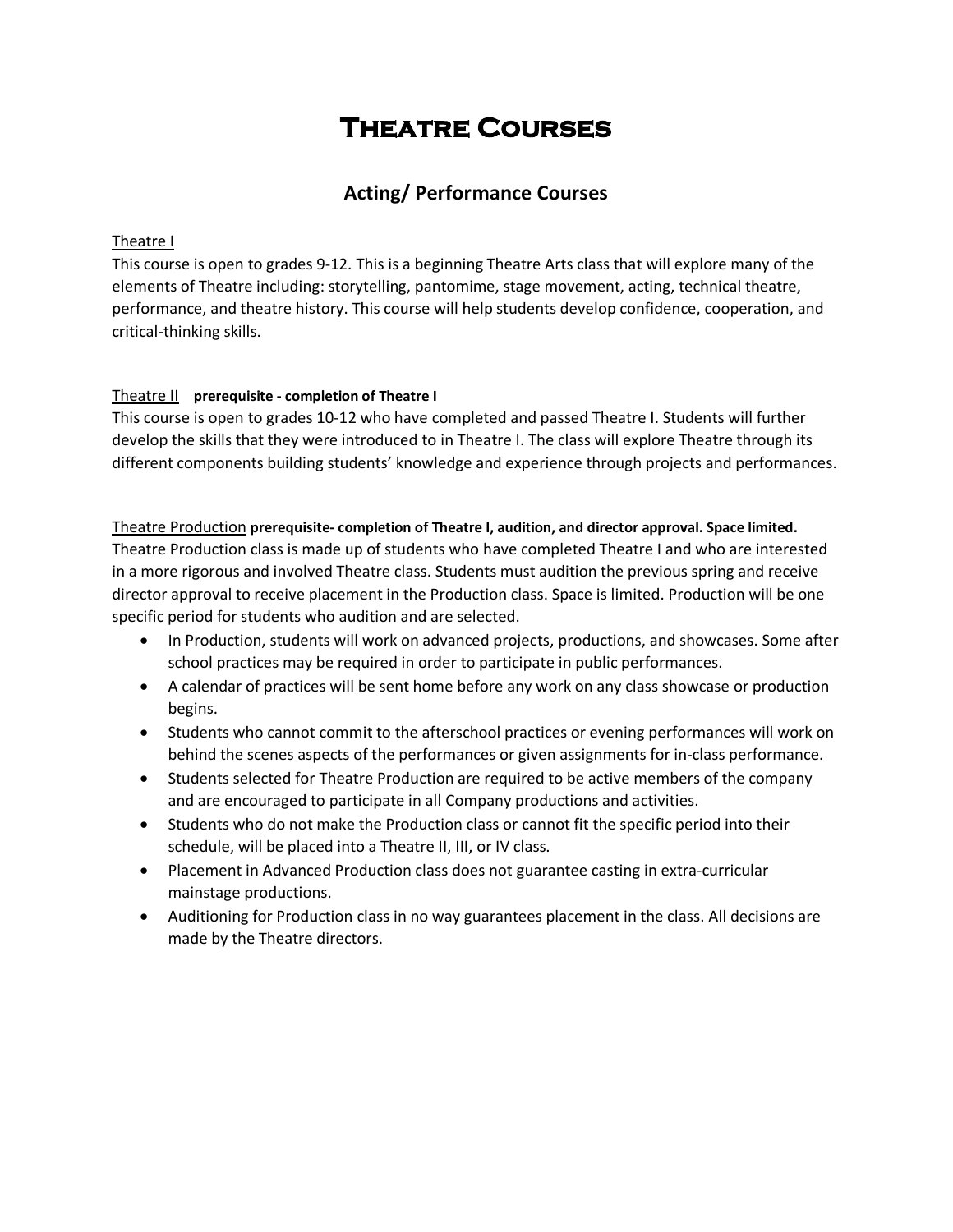# **Theatre Courses cont'd**

#### Technical Theatre courses

#### Tech Theatre I

This course is open to grades 9-12. This course combines a wide variety of activities which promote growth in the following areas: theatre safety, critical thinking, research techniques, script analysis, designing, planning, and building skills for theatre production. This course will give each student the opportunity to develop confidence and skill in the design, construction and execution processes involved in play production.

#### Tech Theatre II **prerequisite - completion of Tech I**

This course is open to grades 10-12 who have completed and passed Tech I. Students will further develop the skills that they were introduced to in Tech I. The class will focus on production design and construction and build a portfolio of work.

Advanced Tech (Tech III and Tech IV) **prerequisite - completion of Tech I and Tech II, with director approval** This course is open to grades 11-12 who have completed and passed Tech I and II. Students will further develop the skills that they were introduced to in Tech I. The class will focus on production design and construction, work to maintain the performance hall, design for mainstage productions, and build portfolios to aid those interested in entering a university program.

- In Advanced Tech, students will work on advanced projects, productions, and showcases. Some after school practices may be required.
- Students selected for Advanced Tech are required to be active members of the company and are encouraged to participate in all Company productions and activities.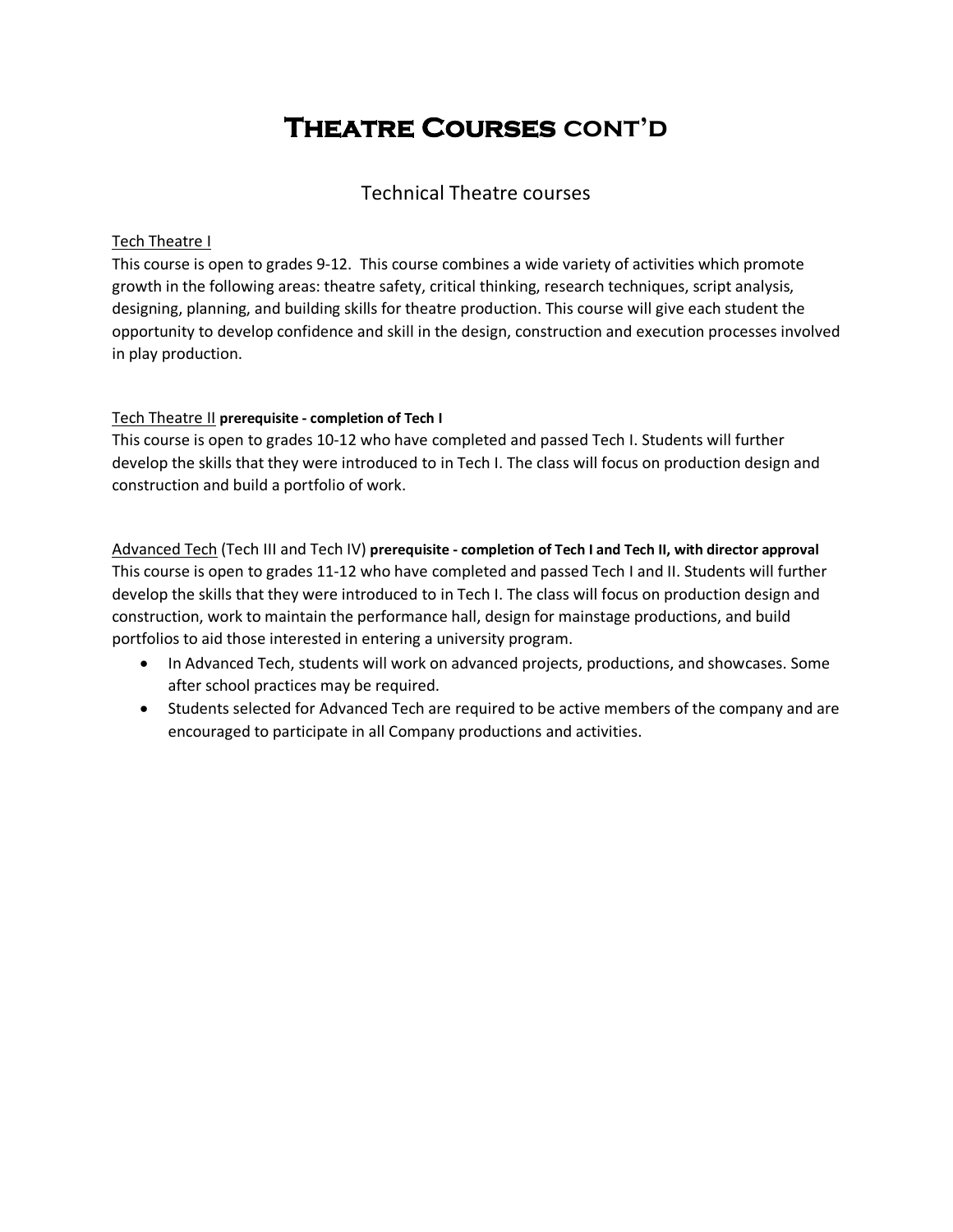# **Thespian Troupe # 8375**

**The International Thespian Society** (ITS), founded in 1929, is an honorary organization for high school and middle school theatre students located at more than 4,200 affiliated secondary schools across America, Canada, and abroad. The mission of ITS is to honor student achievement in the theatre arts. High school inductees are known as *Thespians* and junior high/middle school inductees are known as *Junior Thespians*. ITS is a division of the Educational Theatre Association (EdTA).

**Thespians.** Only students who have completed all eligibility requirements and had their induction fees and information submitted to the National Office by the troupe director are members of the Thespian troupe and the International Thespian Society. It is not possible to induct or maintain Thespian membership locally without registering through the National Office. Participation in an induction ceremony alone does not constitute induction. The induction ceremony is the local celebration of induction into ITS. A student's failure to maintain satisfactory standards of membership may result in removal of local troupe benefits but not national membership

**Thespian apprentices**. The process of induction should be explained as soon as a student begins secondary school theatre. Students who are still earning their induction points are sometimes referred to as Thespian apprentices. Apprentices may be invited to attend Thespian troupe meetings and social events and even vote for troupe officers at the troupe's discretion. Although they are not official troupe members yet, Thespian apprentices are affiliated with the troupe for the purpose of chapter and other event participation.

## **Thespian Inductions**

- Thespian Inductions will be held once a year towards the end of each school year.
- Students who have met the requirements for induction will be given an invitation to join the Junior Thespian troupe.
- Induction does cost a fee. (\$35 as of 3/31/2021)
- Student do not have to induct.
- If a student chooses not to induct, they will not have another opportunity until the end of the next school year.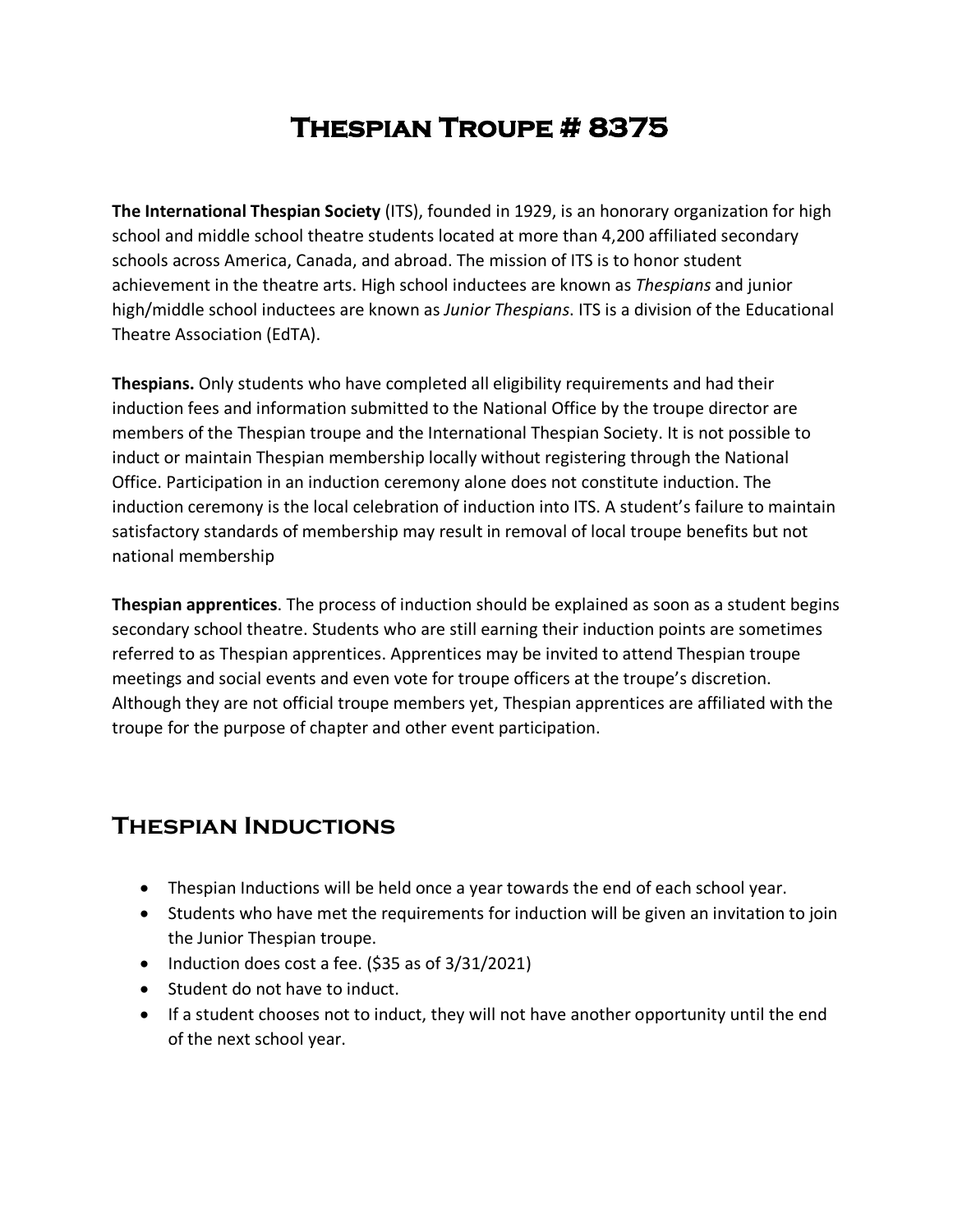# **Thespian Points**

The *Junior Thespian point system* provides the recommended number of points awarded for a specific assignment. Troupe directors may use their discretion in awarding points according to the student's quality of work and cooperation. Quality may include the caliber of the work done and the educational value of the experience. The troupe director makes the final decision regarding the awarding of Junior Thespian points.

#### **Induction criteria**.

Grade at time of induction. Only students in grades nine through 12 (or the international equivalent) may be inducted into the high school Thespian troupe.

Thespian points. The *high school Thespian point system* provides the recommended number of points awarded for a specific assignment. Troupe directors may use their discretion in awarding points according to the student's quality of work and cooperation. Quality may include the caliber of the work done and the educational value of the experience. The troupe director makes the final decision regarding the awarding of Thespian points.

Troupes may adopt changes to the point system to meet the unique needs of their theatre programs and students.

Thespian point system summary.

- Inducted Junior Thespians automatically begin their high school careers with half of the points needed for high school Thespian induction.
- One point represents approximately 10 hours of excellent work. Use this formula in awarding points for items not specifically listed in the point system.
- To become a Thespian, a student must earn 10 points, the equivalent of 100 hours of work. Five of those points should be acquired at the school where he or she is to be inducted.
- Induction points should be earned in at least two of the listed categories, for example, acting and production. Points for induction must be earned by participating in at least two school productions.
- At the troupe director's discretion, students may earn up to five points toward induction through participation in community, children's, middle school, or professional theatre. Once inducted, students may continue to earn points for theatre participation outside of school.
- Thespian membership is offered to all students who qualify. No student can be elected into the troupe, and no student can be denied membership if he or she has fulfilled all membership requirements.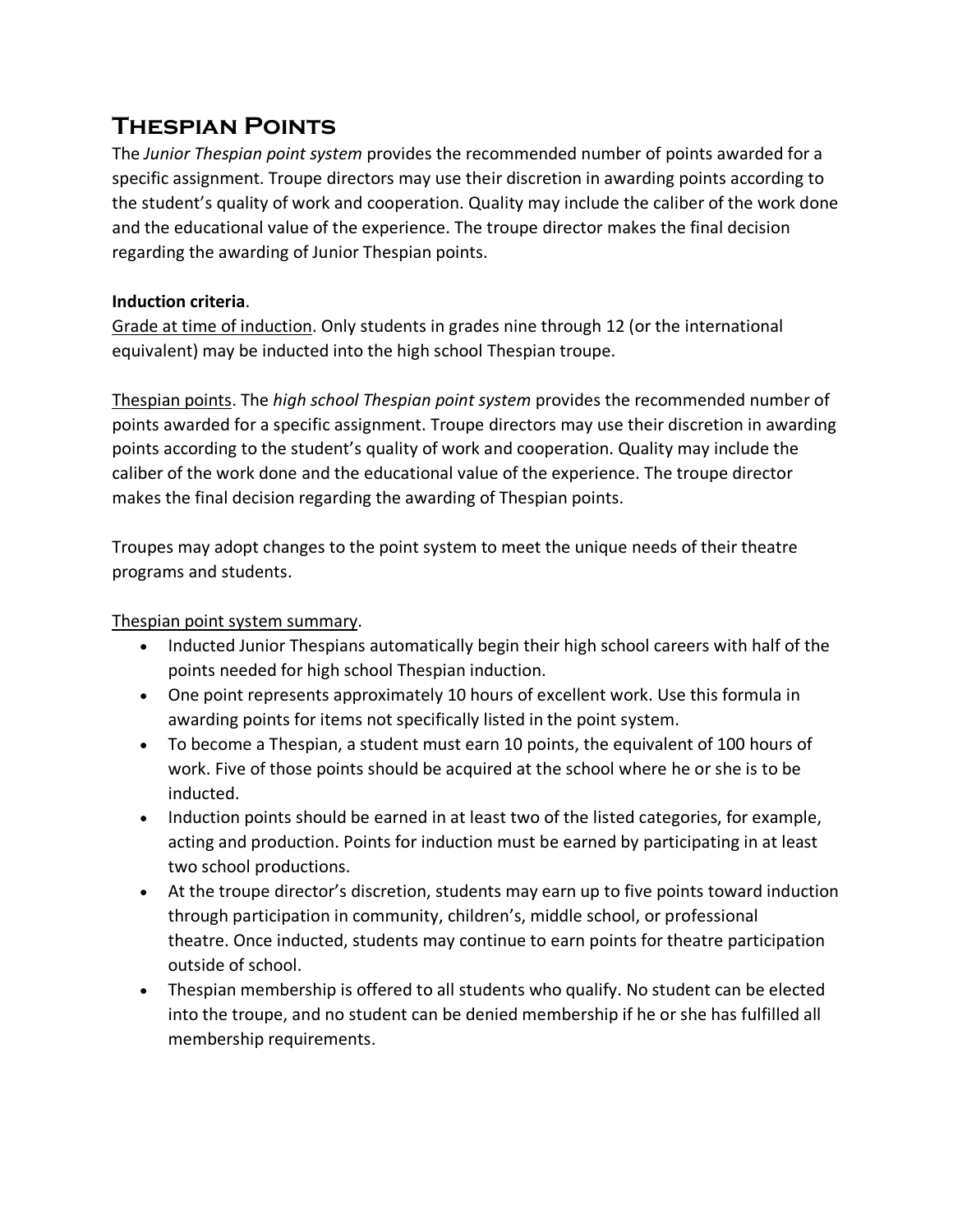# **Benefits of Junior Thespian induction**

- Membership in the only international honor society for high school theatre arts students—a recognized demonstration of achievement and a valuable addition to college and employment applications.
- An official Thespian induction pin.
- A personalized membership certificate and membership card.
- Log-in access to his or her member dashboard page and a variety of online benefits.
- A one-year, bimonthly subscription to the print edition of *Dramatics* magazine (a \$38 value). The first issue arrives within six to eight weeks. They may also renew at a special member rate.
- Log-in access to *Dramatics Digital* from induction through the year *following* graduation.
- A bumper sticker that reads: *Proud parent of a theatre arts honor student*.
- Special member pricing on theatre books and digital media through the online EdTA store.
- Thespian-level access to the Theatre Education Community.
- Leadership opportunities at the troupe, chapter, and national levels.
- Eligibility for scholarships, grants, and awards through EdTA and its chapters. See [schooltheatre.org/ags.](https://www.schooltheatre.org/programs/ags)
- Eligibility to receive additional Thespian honors, including graduation and honor items, advancement through Thespian honor ranks, and Thespian scholar distinction. See *Recognizing exceptional Thespian achievement* below.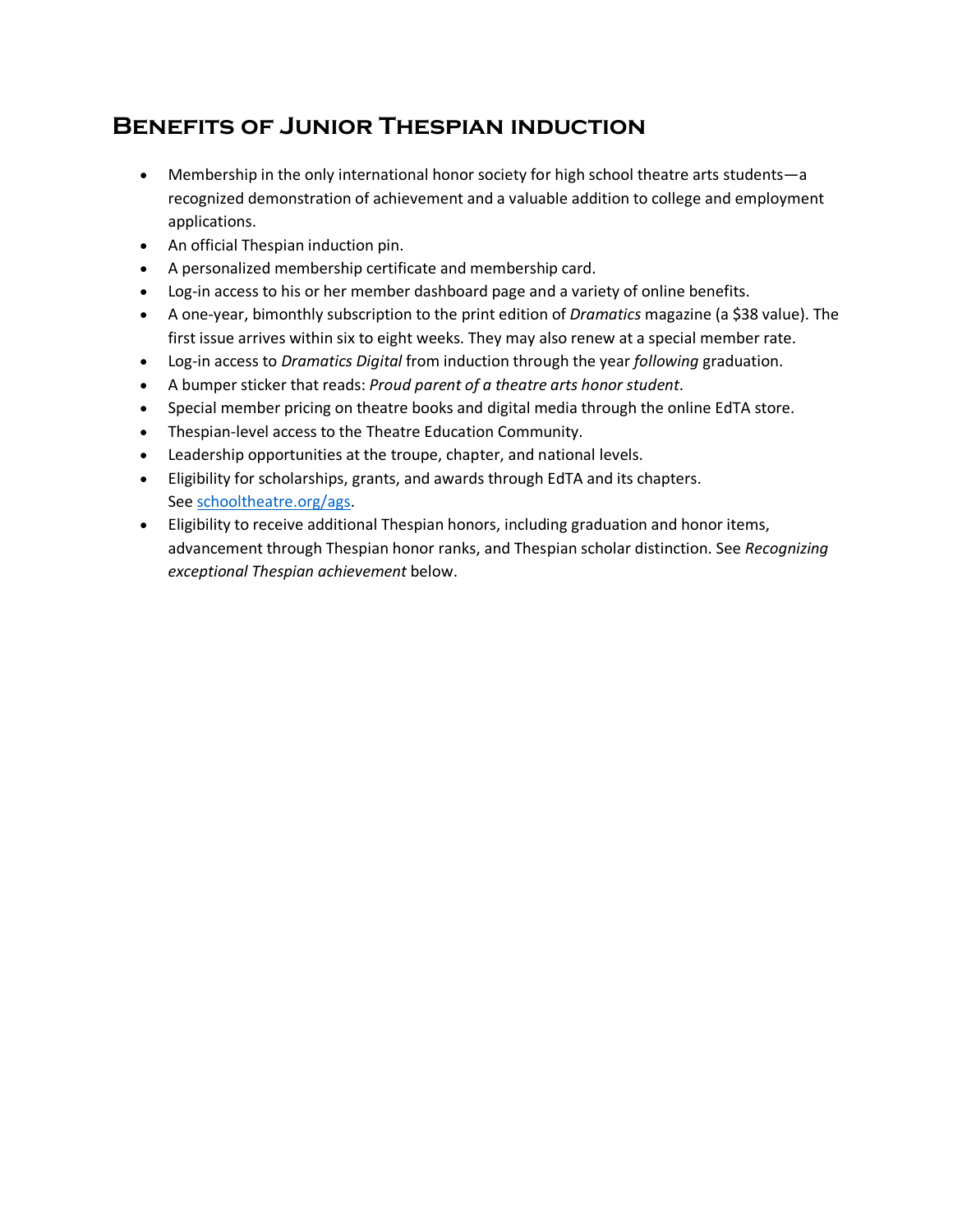# **THE ITS POINTS SYSTEM**

# **(aka How do I get points?)**

| <b>Category</b> | <b>Position/work done</b>       |                | One Act Full Length | Category         | <b>Position/work done</b>                            | <b>One Act</b> | <b>Full Length</b>             |
|-----------------|---------------------------------|----------------|---------------------|------------------|------------------------------------------------------|----------------|--------------------------------|
| <b>Acting</b>   | Major role                      | 4              | 8                   | <b>Directing</b> | <b>Director</b>                                      |                | 4<br>8                         |
|                 | Minor role                      | 3              | 5                   |                  | <b>Assistant director</b>                            |                | 3<br>6                         |
|                 | Walk-on                         | 1              | $\overline{2}$      |                  | <b>Vocal director</b>                                |                | 3<br>6                         |
|                 | Chorus                          | 1              | 3                   |                  | Video producer/director                              |                | 3<br>4                         |
|                 | Dancer                          | 1              | 3                   |                  | <b>Assistant vocal director</b>                      |                | 2<br>5                         |
|                 | Understudy                      | 1              | $\overline{2}$      |                  | Orchestra or band director                           |                | 3<br>6                         |
|                 |                                 |                |                     |                  | Assistant orchestra or band director                 |                | 5<br>$\overline{2}$            |
|                 | <b>Production</b> Stage manager | 4              | 8                   |                  | Choreographer                                        |                | $\overline{7}$<br>4            |
|                 | <b>Stage crew</b>               | 2              | 4                   |                  | Assistant choreographer                              |                | 5<br>3                         |
|                 | Lighting technician             | 3              | 6                   |                  |                                                      |                |                                |
|                 | <b>Lighting crew</b>            | 2              | 3                   | <b>Writing</b>   | Original play (produced)                             |                | 8<br>5                         |
|                 | Set designer                    | 4              | 5                   |                  | Original radio script (produced)                     |                | 6<br>4                         |
|                 | Set construction crew           | 3              | 5                   |                  | Original TV script (produced)                        |                | 6<br>4                         |
|                 | Costumer                        | 3              | 6                   |                  | Original play (unproduced)                           |                | $\overline{2}$<br>$\mathbf{1}$ |
|                 | Costume crew                    | $\overline{2}$ | 5                   |                  | Original radio script (unproduced)                   |                | 1.5<br>.5                      |
|                 | <b>Properties manager</b>       | 3              | 5                   |                  | Original TV script (unproduced)                      |                | 1.5<br>.5                      |
|                 | <b>Properties crew</b>          | 2              | 3                   |                  |                                                      |                |                                |
|                 | Sound technician                | 3              | 5                   |                  | Miscellaneous Oral interpretation                    |                | 2                              |
|                 | Sound crew                      | $\overline{2}$ | 3                   |                  | <b>Duet acting scenes</b>                            |                | $\overline{2}$                 |
|                 | Video editor                    | 1.5            | 2                   |                  | Participation in theatre festival or contest         |                | $\overline{3}$                 |
|                 | Video crew                      | 1.5            | 3                   |                  | <b>Attending theatre festival</b>                    |                | $1$ /day                       |
|                 | Makeup manager                  | 3              | 5                   |                  | Assembly program                                     |                | 1                              |
|                 | <b>Rehearsal prompter</b>       | $\overline{2}$ | 4                   |                  |                                                      |                |                                |
|                 | Pianist                         | 3              | 6                   | Advocacy         | Participation in advocacy event                      |                | $1$ /day                       |
|                 | <b>Musicians</b>                | 2              | 3                   |                  | Local advocacy work                                  |                | .1/hour                        |
| <b>Business</b> | <b>Business manager</b>         | 4              | 6                   | <b>Officers</b>  | President                                            |                | 6                              |
|                 | <b>Business crew</b>            | 2              | 4                   |                  | Vice president, treasurer, or web editor             |                | 4                              |
|                 | <b>Publicity manager</b>        | 3              | 5                   |                  | Secretary/clerk                                      |                | 5                              |
|                 | <b>Publicity crew</b>           | $\overline{2}$ | 3                   |                  | International Thespian Officer (ITO)                 |                | 10                             |
|                 | <b>Ticket manager</b>           | $\overline{2}$ | 4                   |                  | <b>State Thespian Officer (STO)</b>                  |                | 8                              |
|                 | <b>Ticket crew</b>              | $\mathbf{1}$   | 3                   |                  |                                                      |                |                                |
|                 | House manager                   | $\overline{2}$ | 4                   | <b>Audience</b>  | Troupe directors may award points at the hourly      |                |                                |
|                 | <b>House crew</b>               | 1              | 2                   |                  | rate for attending productions, or they may award .5 |                |                                |
|                 | <b>Ushers</b>                   | 1              | 2                   |                  | point for attending and writing a critique or report |                |                                |
|                 | Programs                        | 1              | 3                   |                  | reflecting the educational value of the experience.  |                |                                |
|                 | Program crew                    | $\mathbf{1}$   | $\overline{2}$      |                  |                                                      |                |                                |